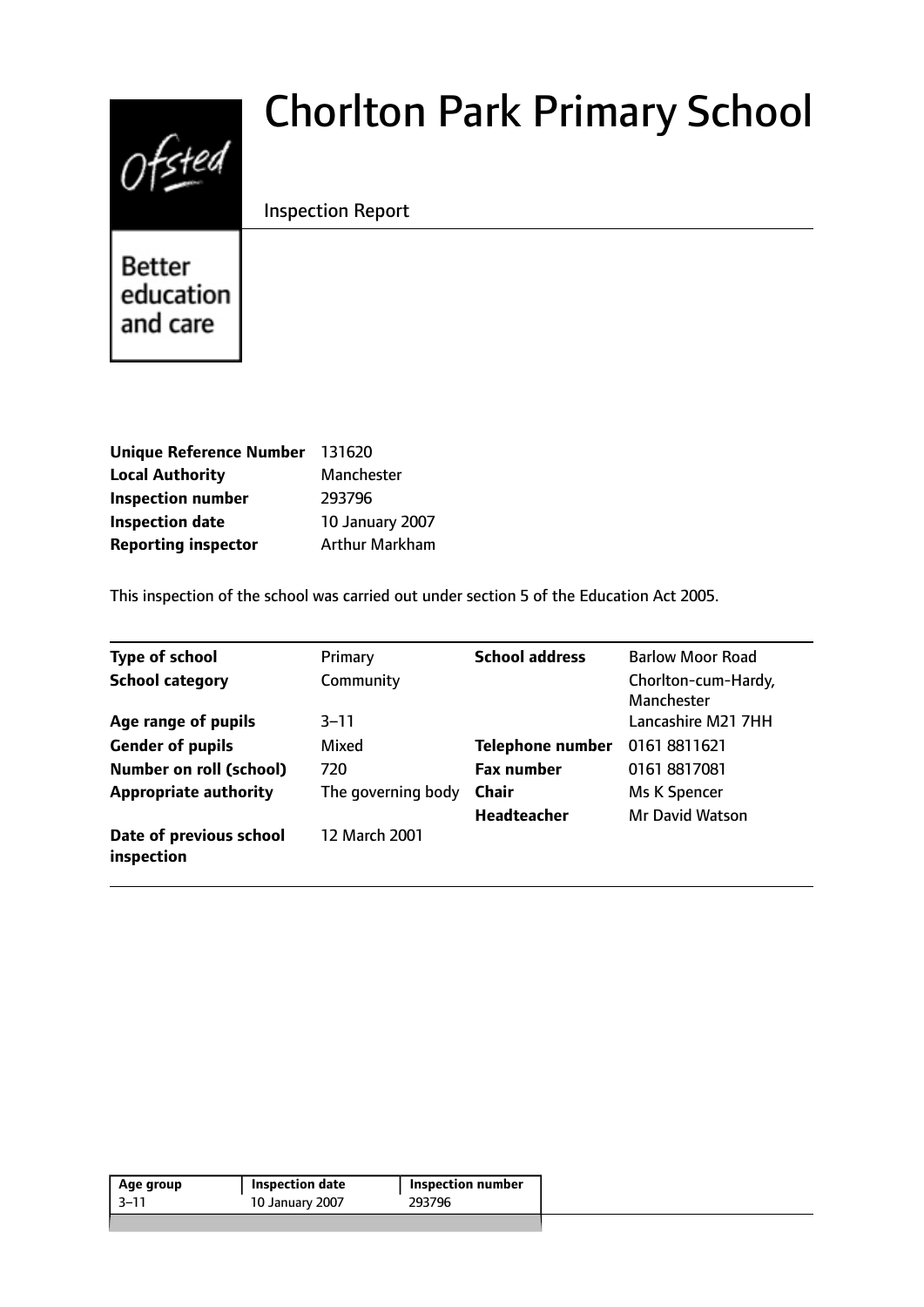© Crown copyright 2007

Website: www.ofsted.gov.uk

This document may be reproduced in whole or in part for non-commercial educational purposes, provided that the information quoted is reproduced without adaptation and the source and date of publication are stated.

Further copies of this report are obtainable from the school. Under the Education Act 2005, the school must provide a copy of this report free of charge to certain categories of people. A charge not exceeding the full cost of reproduction may be made for any other copies supplied.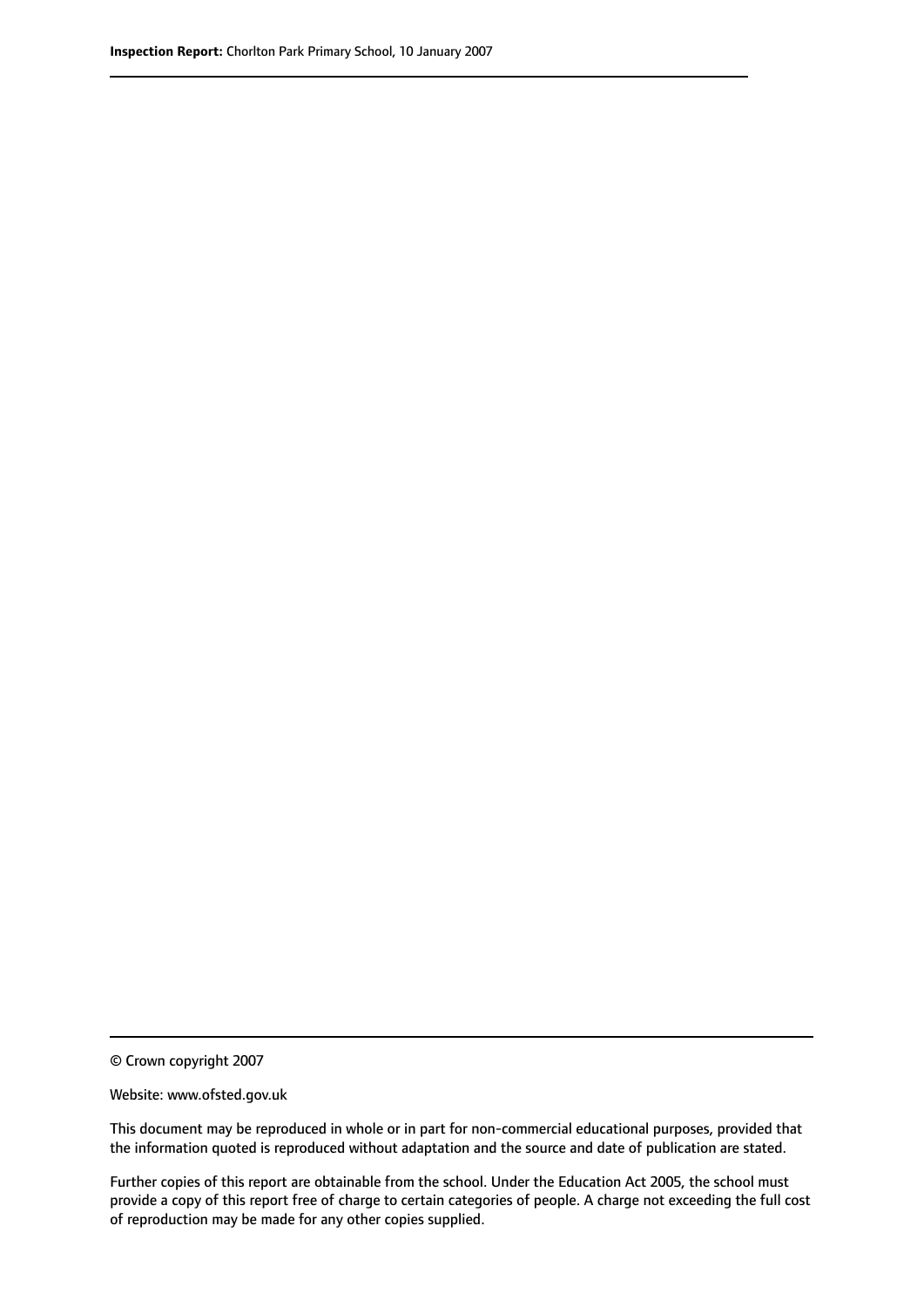# **Introduction**

The inspection was carried out by one Additional Inspector.

# **Description of the school**

This large three-form entry school serves a mixed residential area in Manchester. The number of pupils claiming free school meals is above that in most schools. Nearly two thirds of the pupils are from minority ethnic backgrounds, with a high number at the early stages of learning English as an additional language. The percentage of pupils with learning difficulties and/or disabilities is broadly average. The school has Healthy School status.

#### **Key for inspection grades**

| Outstanding  |
|--------------|
| Good         |
| Satisfactory |
| Inadequate   |
|              |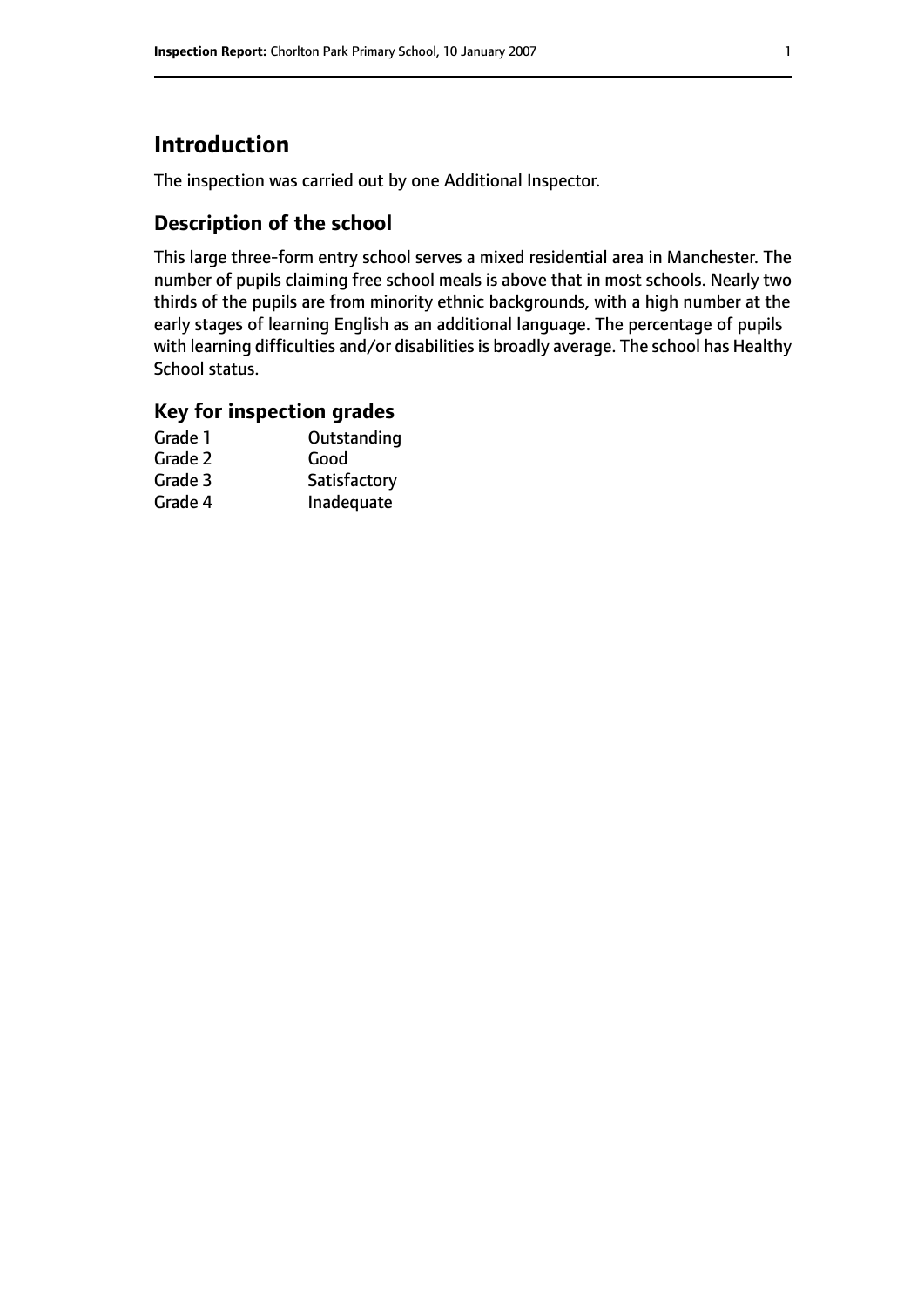# **Overall effectiveness of the school**

#### **Grade: 2**

This is a good school where pupils' personal development is outstanding. Parents rate the school highly and express confidence in the staff and its leadership. Statements such as, 'This is an excellent school that provides a challenging and enjoyable curriculum to a very diverse population of pupils', and, 'This is a great school, the head and staff are very keen to listen to parents and there is a good atmosphere', typify the views of many parents. The headteacher provides strong leadership and direction with a clear focus on raising standards. A strong emphasis hasrecently been given to improving the quality of teaching and learning. The provision of a rich and exciting curriculum motivates pupils to learn. As a result, teaching and learning are good and pupils really enjoy lessons and the way that teachers, 'make learning fun'. Provision in the Foundation Stage is well planned and children progress well; most reach the standards expected for children of their age by the end of the Reception year. Pupils make steady progress in Key Stage 1 and good progress in Key Stage 2. Standards in Years 1 and 2 have risen steadily over the last few years and, by the end of Year 6, are above those expected nationally overall. In relation to their average attainment on entry to the school, pupils achieve well.

Pupils' outstanding personal development and well-being are central to the success of the school. The school's aim to create a 'learning community' is clearly reflected in the way that pupils develop very positive attitudes for learning and personal skills as they progress through the school. Behaviour is good and pupils show high levels of respect for one another. They have a good awareness of the need for healthy lifestyles and do much to contribute to the school community. Parents appreciate the good care given to their children by the staff. Relationships are warm and friendly and pupils, consequently, feel safe and value the support of staff. Their work is monitored closely and they have a good awareness of the group targets they are set to help them understand how to improve. However, the school understands the need for these targets to become more specific to the individual in order to support further the raising of standards.

Leadership and management are good and a key factor in the school's success. The headteacher and deputy headteacher have developed a strong team approach within the staff, who are committed and work hard to ensure that the needs of all pupils are met. A new management structure has been implemented recently and staff are taking on their new responsibilities enthusiastically in order to improve provision further. However, the school understands that this system is in its infancy and the role of middle managers is an area requiring further development. The school's monitoring and self-evaluation is broadly based and accurate, although it has modestly underestimated its success in fostering pupils' personal development. Governors fulfil their responsibilities well and are closely involved in the school's management and monitoring its work. Finances are carefully managed and the school provides good value for money. There has been good improvement since the last inspection and the school is well placed to improve further.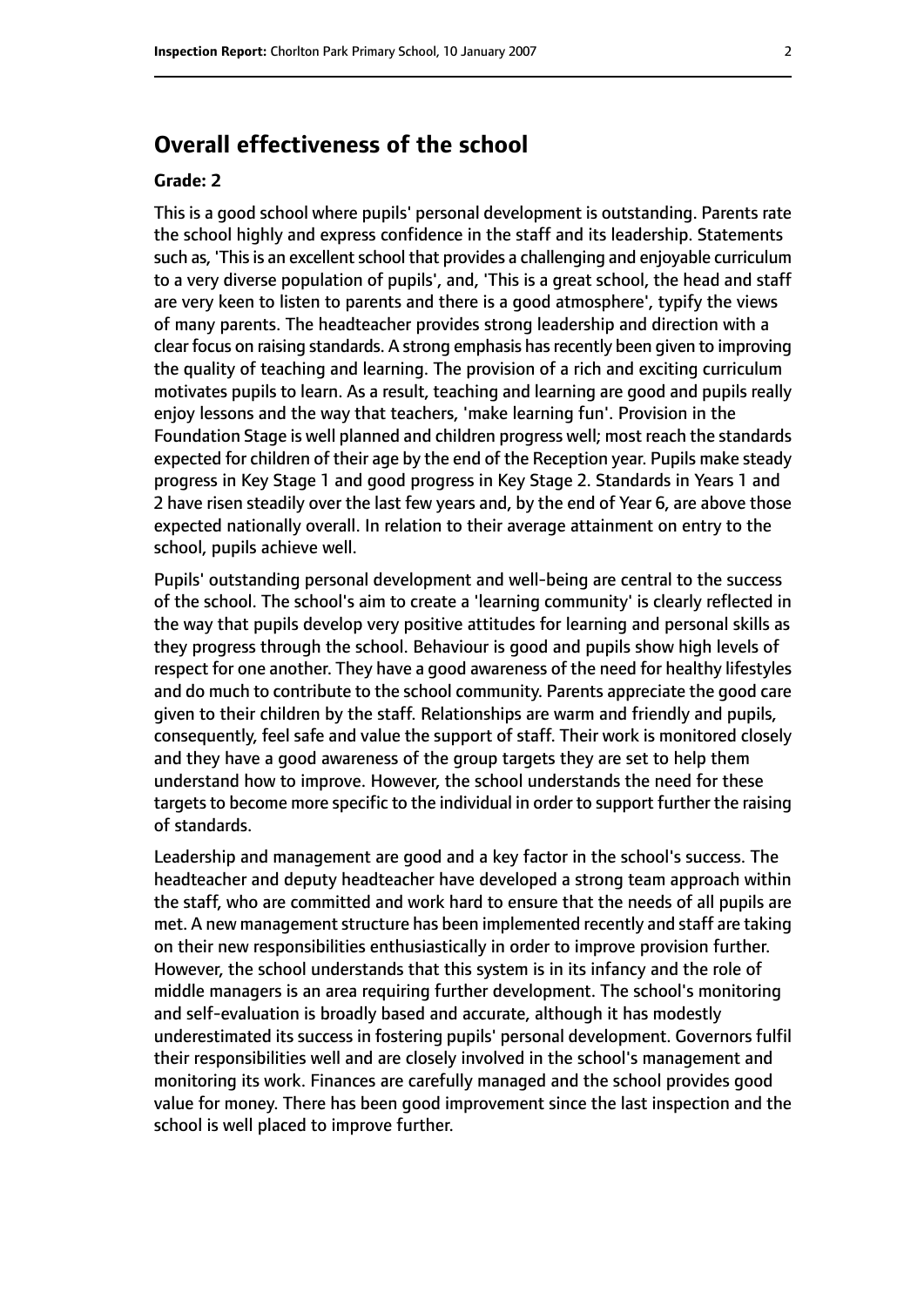#### **What the school should do to improve further**

- $\cdot$  Set individual targets for pupils in English and mathematics to help them understand better what they need to do to improve.
- Develop the role of middle managers to enable them to carry out recently allocated responsibilities effectively.

# **Achievement and standards**

#### **Grade: 2**

Pupils achieve well throughout the school. They make good progress from average attainment on entry to the Nursery to reach standards that are above national averages by the end of Year 6. Provision in the Foundation Stage is good. Classrooms are well organised, bright and stimulating so that children really enjoy their start to school. The strong focus placed on developing language skills through practical activities enables all children, including those learning English as an additional language, to make rapid progress. As a result, most reach the expected standards by the end of the Reception year. In Years 1 to 6, pupils continue to make good progress because teaching is good and the curriculum rich and exciting. By the end of Year 2, standards in writing and mathematics are close to national averages and in reading are above average. Over the last five years, standards in national tests at Year 6 have generally been above average. Pupils with additional learning needs and those learning English as an additional language make good progress because their needs are identified accurately and they are supported well.

#### **Personal development and well-being**

#### **Grade: 1**

Parents value highly the way pupils benefit from the diverse mix of cultures in the school and the way that all pupils are made to feel special. Pupils' spiritual, moral, social and cultural development is outstanding. They clearly value each other and all the cultures around them. They know what is right and wrong and learn that racial abuse in any form will not be tolerated. Behaviour is good. Pupils really enjoy school and develop positive attitudes to learning because close attention is given to providing a rich and exciting diet of learning experiences. Attendance has improved to a level close to average as a result. Pupils carry out responsibilities sensibly, contribute very effectively to the school community through the school council and support fund raising activities for several charities. They say they feel safe in school and would feel confident to talk to staff if they had any concerns. The emphasis given to developing their basic skills and personal qualities prepares them well for later life.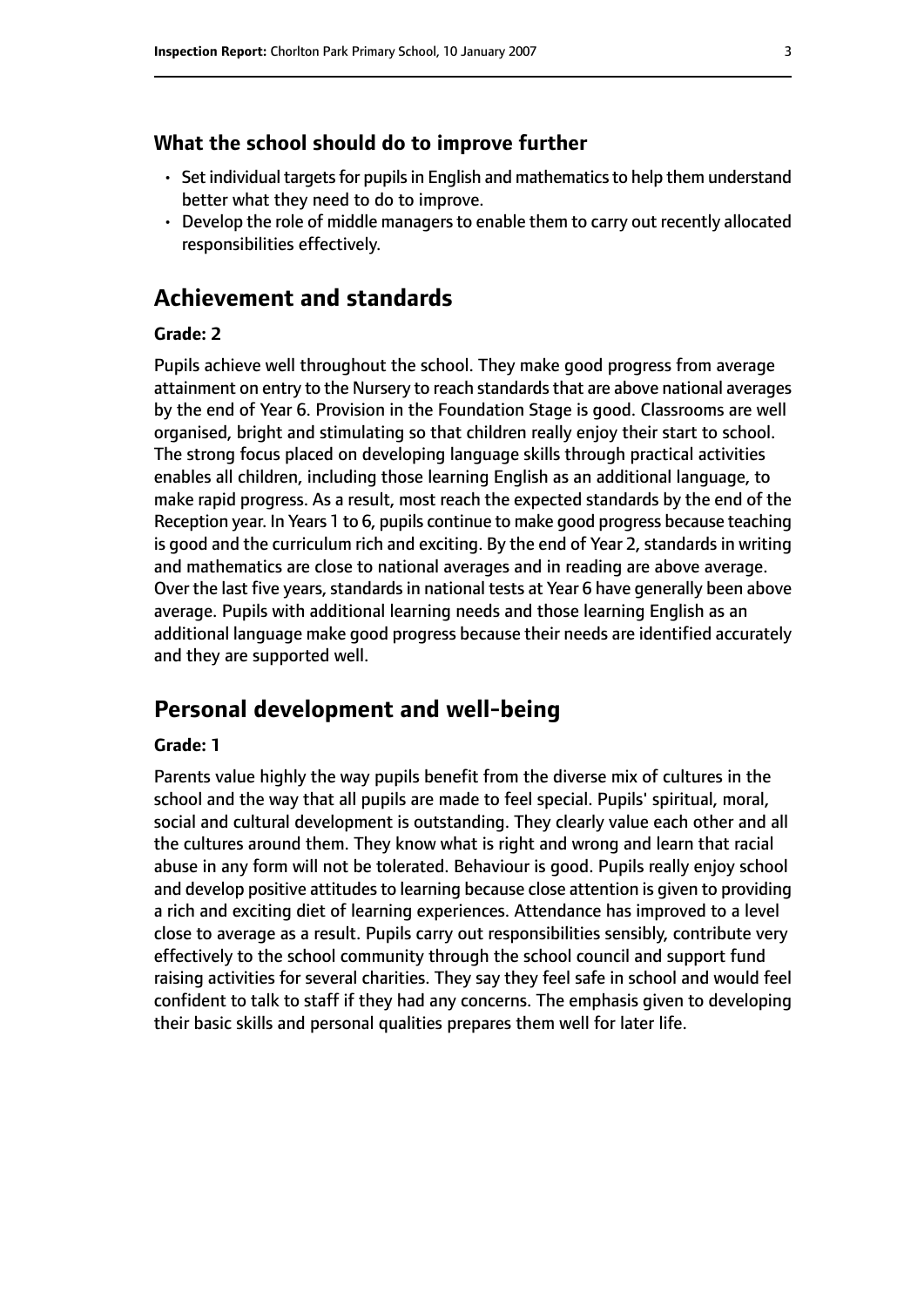# **Quality of provision**

#### **Teaching and learning**

#### **Grade: 2**

Pupils achieve well because the quality of teaching and learning is good. Pupils enjoy school because they find lessons stimulating and say that teachers, 'make learning fun'. Good relationships and high expectations encourage pupils to behave well and to do their best. Teachers ensure that pupils understand what they are expected to do by outlining the objectives of the lesson at the outset. Activities are well matched to pupils' abilities and lessons move along at a brisk pace. Effective use is made of the skilled teaching assistants, who give good support to the pupils with learning difficulties and those at the early stages of learning English. Although teachers assess pupils' work carefully and set them group targets, the use of individual targets, which clearly indicate what each pupil must do to improve, is not well developed.

#### **Curriculum and other activities**

#### **Grade: 2**

The school provides a good curriculum, which enriches and enlivens pupils' learning very effectively. The basic skills of literacy and numeracy are promoted well. Emphasis is also given to all the other subjects through a well planned programme of topics and themes. The very effective use of information and communication technology (ICT) across the curriculum enhances learning. Pupils enjoy the broad range of activities and the developing emphasis placed on creativity which excites and stimulates them to want to learn. A wide range of visits, visitors and after school clubs enhances provision very well and older pupils talk excitedly about the residential visit to Winmarleigh. Work by specialist teachers enables a high proportion of pupils to learn musical instruments and to develop their skills in a range of sports. The school is not complacent and is constantly seeking ways to improve provision. For example, recent work on the development of writing is having a positive impact on standards.

#### **Care, guidance and support**

#### **Grade: 2**

Parents value highly the good quality care and support provided for their children and say they find staff very approachable. Procedures for ensuring pupils' health and safety are thorough and child protection procedures are in place. Well organised and effective arrangements help children to settle into the Foundation Stage and Year 6 pupils are well prepared for the next stage of education. Pupils know where to get support if they are unhappy and say they feel safe in school. The academic guidance given to pupils is good. Pupils' progress is monitored carefully so that intervention can be planned effectively for any who may be in need of additional support. Pupils benefit from the clear guidance they are given through their group targets and teachers' marking of their work, but not enough use is made of specific individual targets to help them become fully aware of what they need to do to make their work better.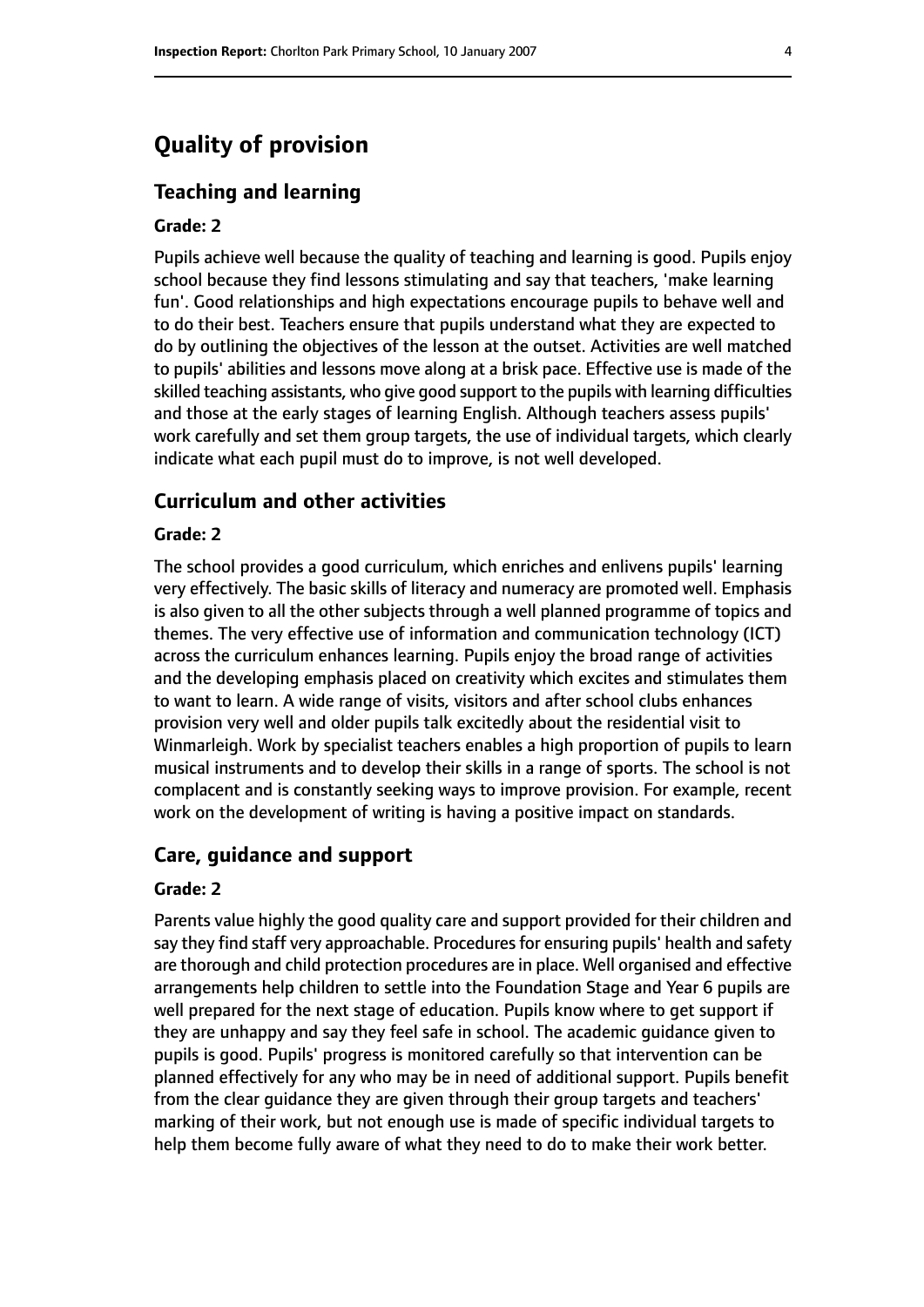# **Leadership and management**

#### **Grade: 2**

Leadership and management are good. The excellent leadership of the headteacher provides a strong direction to the school. He is well supported by the deputy headteacher and their very clear vision of what must be done to further improve the work of the school has been successfully conveyed to staff and governors. New management structures have been introduced and staff are enthusiastically taking on board their recently allocated responsibilities. A strong team approach is developing, although the work of the newly appointed middle managers is not yet fully developed. Governors are committed and knowledgeable. They have a good understanding of the school's strengths and weaknesses and are supportive yet challenging.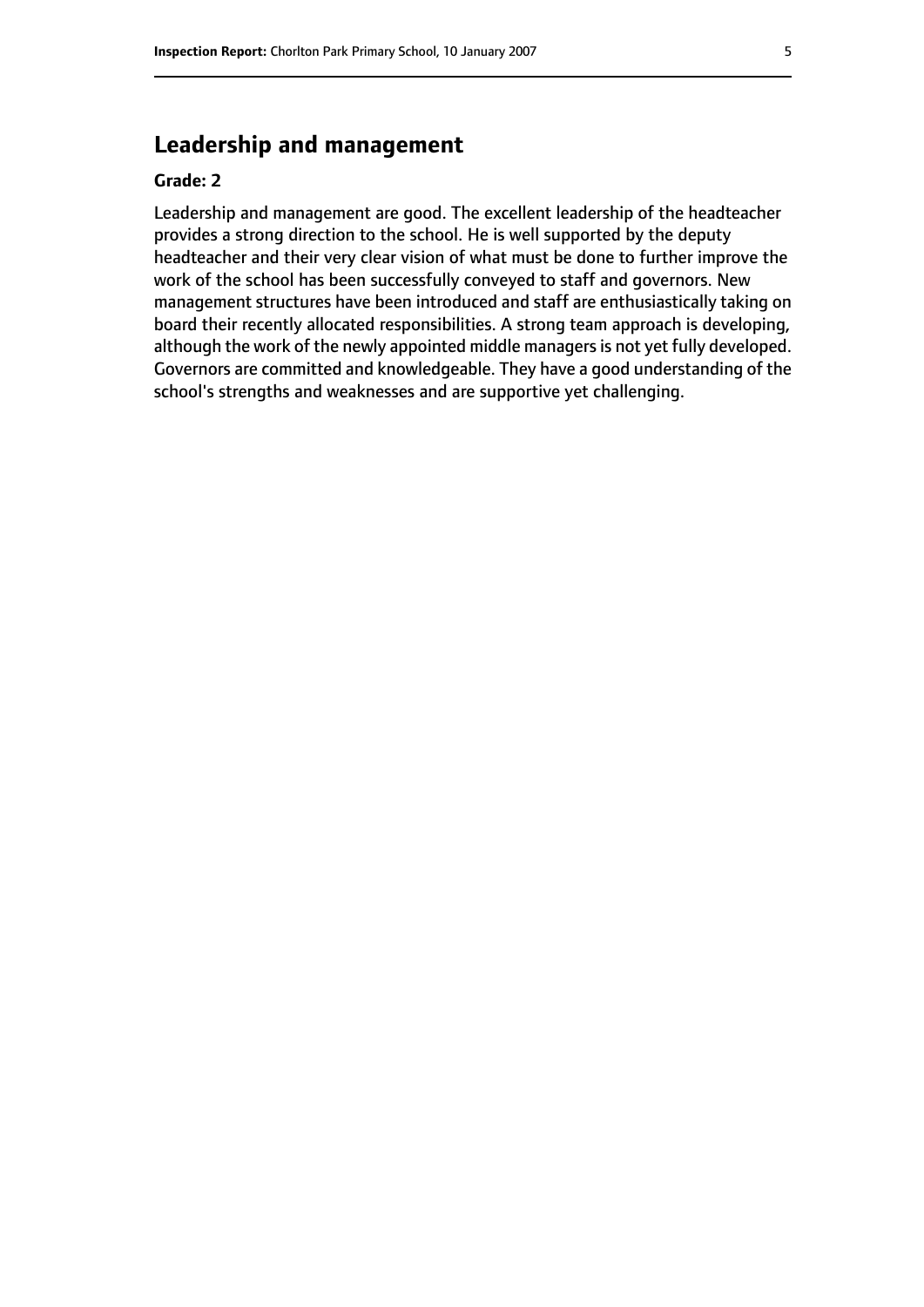**Any complaints about the inspection or the report should be made following the procedures set out inthe guidance 'Complaints about school inspection', whichis available from Ofsted's website: www.ofsted.gov.uk.**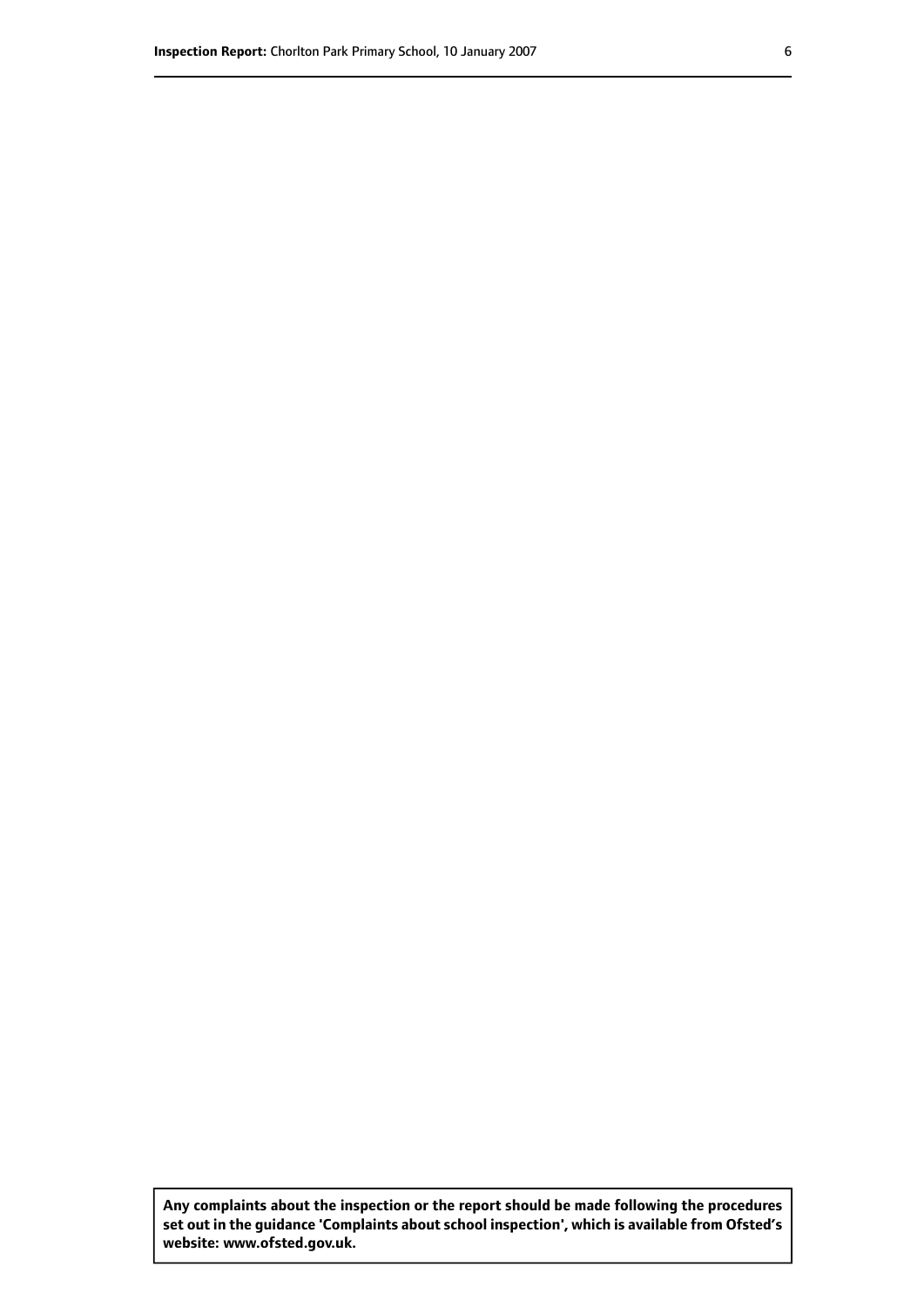# **Inspection judgements**

| Key to judgements: grade 1 is outstanding, grade 2 good, grade 3 satisfactory, and grade 4 | School         |
|--------------------------------------------------------------------------------------------|----------------|
| inadeauate                                                                                 | <b>Overall</b> |

# **Overall effectiveness**

| How effective, efficient and inclusive is the provision of education, integrated<br>care and any extended services in meeting the needs of learners? |     |
|------------------------------------------------------------------------------------------------------------------------------------------------------|-----|
| How well does the school work in partnership with others to promote learners'<br>well-being?                                                         |     |
| The quality and standards in the Foundation Stage                                                                                                    |     |
| The effectiveness of the school's self-evaluation                                                                                                    |     |
| The capacity to make any necessary improvements                                                                                                      |     |
| Effective steps have been taken to promote improvement since the last<br>inspection                                                                  | Yes |

# **Achievement and standards**

| How well do learners achieve?                                                                               |  |
|-------------------------------------------------------------------------------------------------------------|--|
| The standards <sup>1</sup> reached by learners                                                              |  |
| How well learners make progress, taking account of any significant variations between<br>groups of learners |  |
| How well learners with learning difficulties and disabilities make progress                                 |  |

# **Personal development and well-being**

| How good is the overall personal development and well-being of the<br>learners?                                  |  |
|------------------------------------------------------------------------------------------------------------------|--|
| The extent of learners' spiritual, moral, social and cultural development                                        |  |
| The behaviour of learners                                                                                        |  |
| The attendance of learners                                                                                       |  |
| How well learners enjoy their education                                                                          |  |
| The extent to which learners adopt safe practices                                                                |  |
| The extent to which learners adopt healthy lifestyles                                                            |  |
| The extent to which learners make a positive contribution to the community                                       |  |
| How well learners develop workplace and other skills that will contribute to<br>their future economic well-being |  |

# **The quality of provision**

| How effective are teaching and learning in meeting the full range of the<br>learners' needs?          |  |
|-------------------------------------------------------------------------------------------------------|--|
| How well do the curriculum and other activities meet the range of needs<br>and interests of learners? |  |
| How well are learners cared for, guided and supported?                                                |  |

 $^1$  Grade 1 - Exceptionally and consistently high; Grade 2 - Generally above average with none significantly below average; Grade 3 - Broadly average to below average; Grade 4 - Exceptionally low.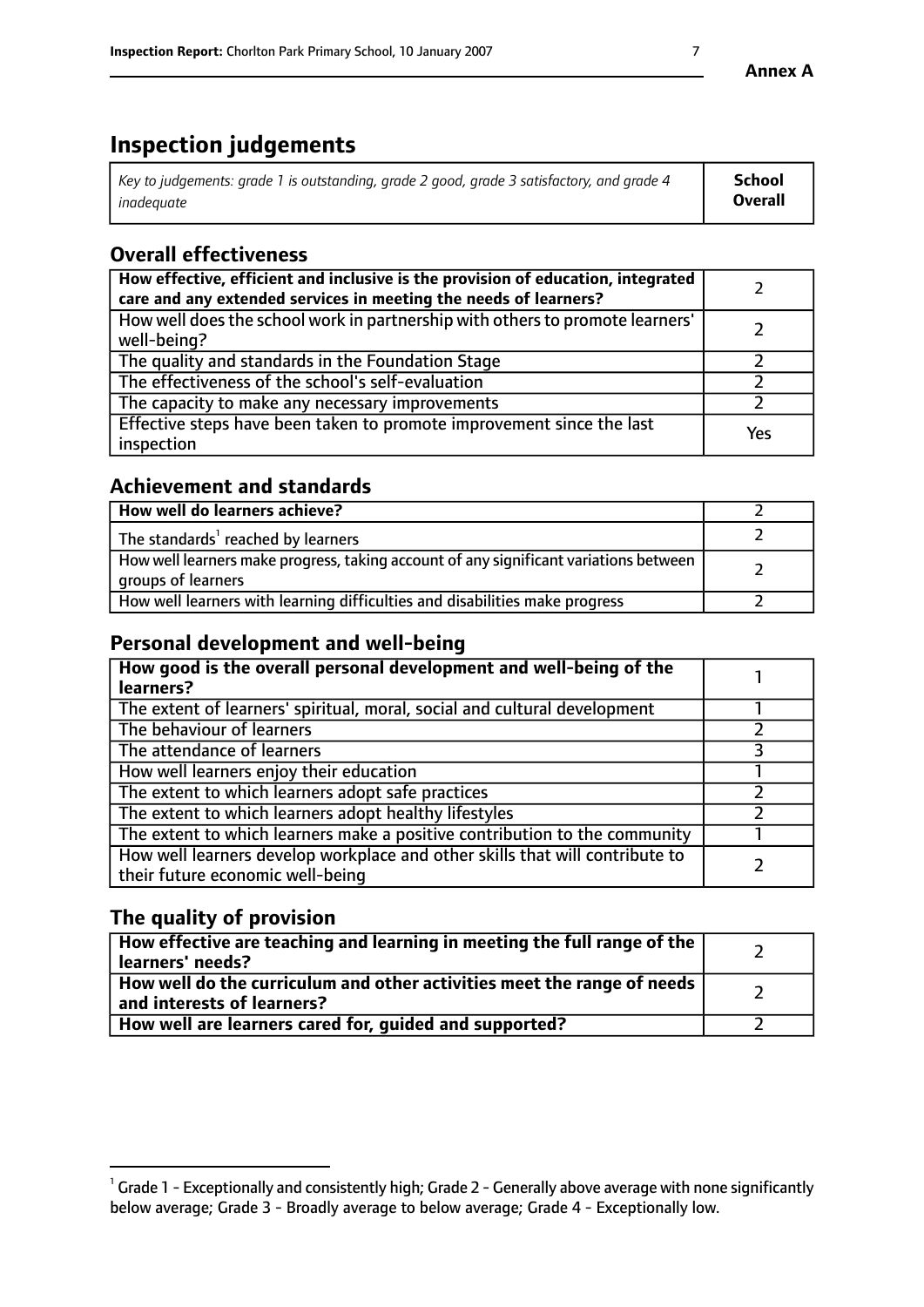# **Leadership and management**

| How effective are leadership and management in raising achievement<br>and supporting all learners?                                              |               |
|-------------------------------------------------------------------------------------------------------------------------------------------------|---------------|
| How effectively leaders and managers at all levels set clear direction leading<br>to improvement and promote high quality of care and education |               |
| How effectively performance is monitored, evaluated and improved to meet<br>challenging targets                                                 | $\mathcal{L}$ |
| How well equality of opportunity is promoted and discrimination tackled so<br>that all learners achieve as well as they can                     |               |
| How effectively and efficiently resources, including staff, are deployed to<br>achieve value for money                                          | $\mathcal{L}$ |
| The extent to which governors and other supervisory boards discharge their<br>responsibilities                                                  |               |
| Do procedures for safequarding learners meet current government<br>requirements?                                                                | Yes           |
| Does this school require special measures?                                                                                                      | No            |
| Does this school require a notice to improve?                                                                                                   | <b>No</b>     |